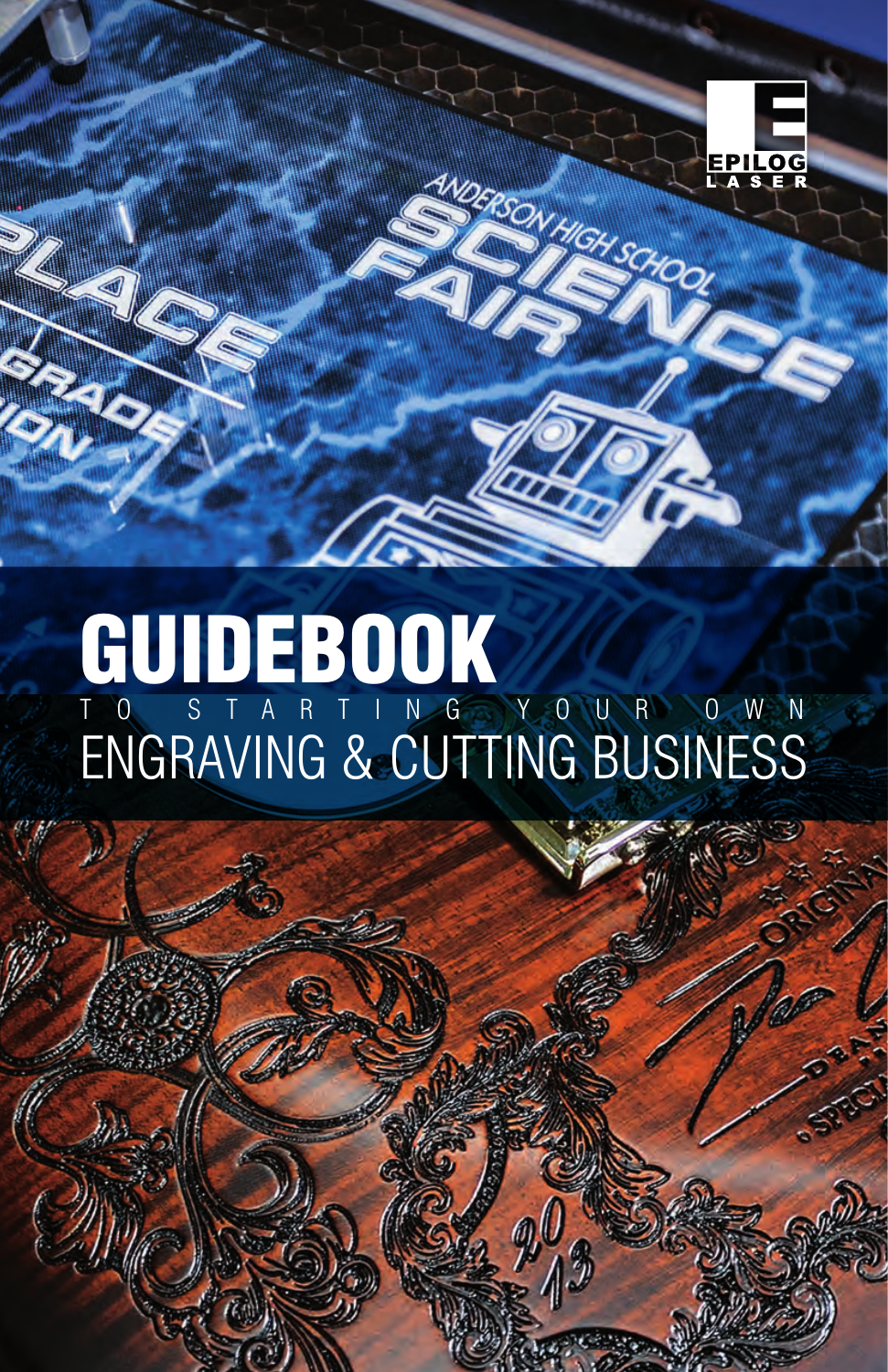

# TABLE OF CONTENTS

| What's my first step in starting an engraving business? 12                                 |
|--------------------------------------------------------------------------------------------|
| Four questions to ask yourself before buying a laser 12                                    |
|                                                                                            |
|                                                                                            |
|                                                                                            |
| What industries/markets/occupations need my service? 15                                    |
|                                                                                            |
|                                                                                            |
| Preparing a business plan $\ldots \ldots \ldots \ldots \ldots \ldots \ldots \ldots \ldots$ |
|                                                                                            |
|                                                                                            |
|                                                                                            |
|                                                                                            |
|                                                                                            |
|                                                                                            |
|                                                                                            |
|                                                                                            |
|                                                                                            |
|                                                                                            |
|                                                                                            |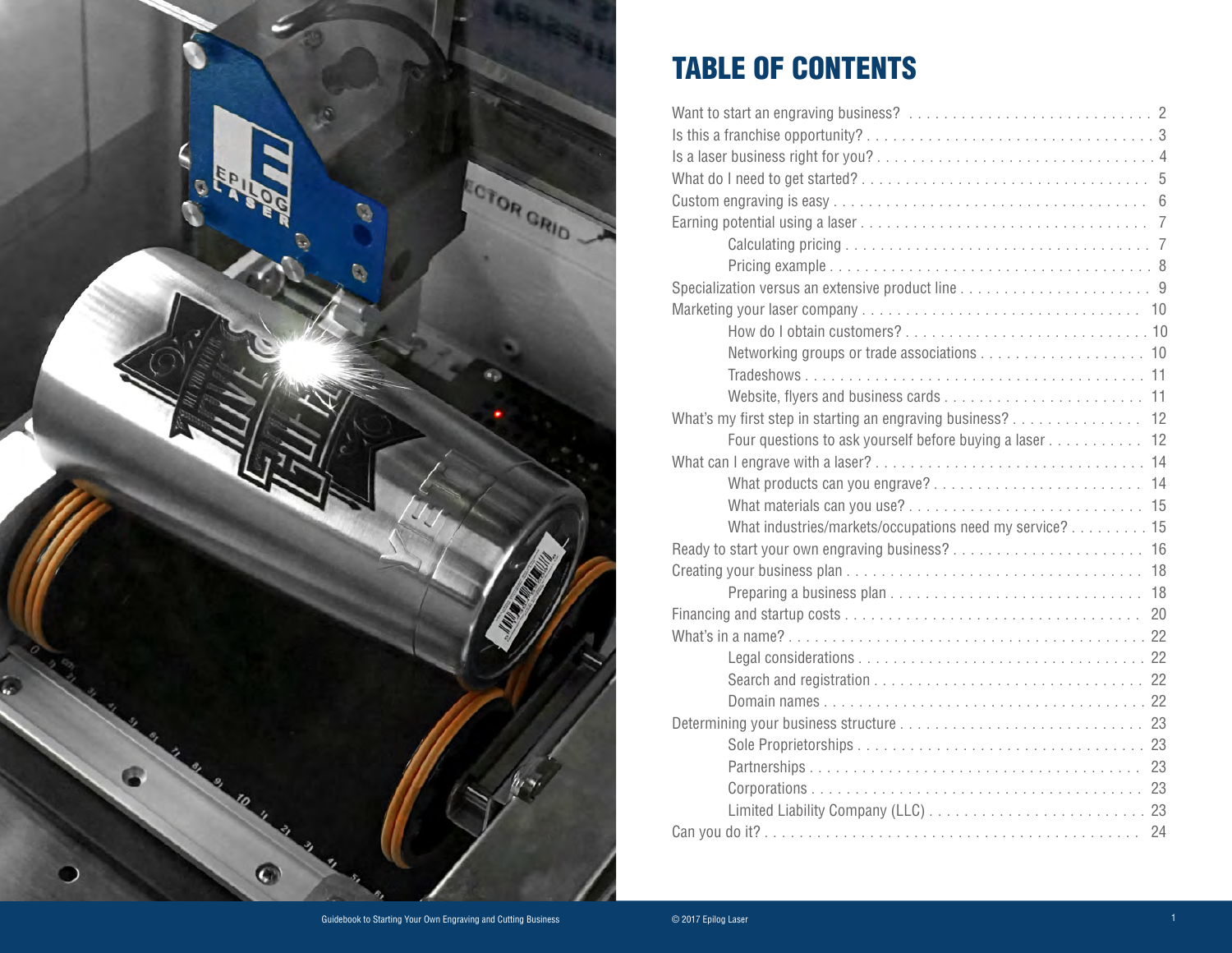# WANT TO START AN ENGRAVING BUSINESS?

Many people who have the opportunity to see an Epilog Laser system in action are eager to start a business utilizing the equipment. Due to the extensive variety of products that can be laser engraved or laser cut, a laser engraving business has virtually limitless income potential.

From more traditional items, such as awards, plaques or photo frames, to more high-tech gadgets, like MP3 players, mobile phones and laptop covers, customization of products is a service consumers are quite willing to pay for and adds value to any product you offer.

But is a laser engraving system right for you? Are you prepared for the many decisions that must be examined before you purchase a laser engraving system?

This guide will give you a head start in answering many of the fundamental questions you must ask yourself before entering this exciting business venture. The purpose of this guide is not to provide you a business plan, but rather it is designed to get you started on the path to establishing your own laser engraving operation.

Are we completely unbiased? Of course not - we want you to buy an Epilog! But what we will promise is that we're providing you with a great look at what is involved in making your decision. If you decide an Epilog Laser system is right for you, great! If not, we want you to be as informed as possible as you make your decision.

### You'll also learn the following:

- Is this a franchise opportunity?
- Is a laser right for me?
- What do I need to get started?
- Earning potential using a laser
- Marketing a laser company

Explore this guide and decide for yourself if a laser engraving system is right for you. While it won't answer every question you have, hopefully it'll give you a better understanding of what to expect when starting an engraving business. Make a list of your questions and your distributor will be able to help you address any additional concerns.



# IS THIS A FRANCHISE OPPORTUNITY?

No. Epilog Laser does not operate as a franchise. When you work with Epilog, you will simply be purchasing the laser system that you can incorporate into any business you would like.

**Why is this better than a franchise?**

## **• Low start-up costs**

If you don't have the liquid capital for the high fees that go along with purchasing a franchise, a laser is a relatively low-cost way to start a business venture. Whether you purchase the laser system or lease- to-own, the cost is much smaller than franchise fees.

**• No royalties**

Individual franchises often pay royalties, advertising fees and other payments to their corporate headquarters. With an Epilog Laser system, you pay just the price of the equipment and that's all. We believe your earnings are just that - yours.

## **• Flexible timeline**

Many people in the laser engraving business only engrave part-time; you don't have to be a full-time engraver. Therefore, if you want to start up your own engraving business you don't have to leave your current job. Once your business is up and running, you can build it into a full-time job.

## **• Creative freedom**

Advertise where you want. Work the hours that you want. Set policies and prices that work for your business. Engrave what you want to create. A laser engraving business allows you the freedom (both creative and otherwise) that you just won't find in a franchise system.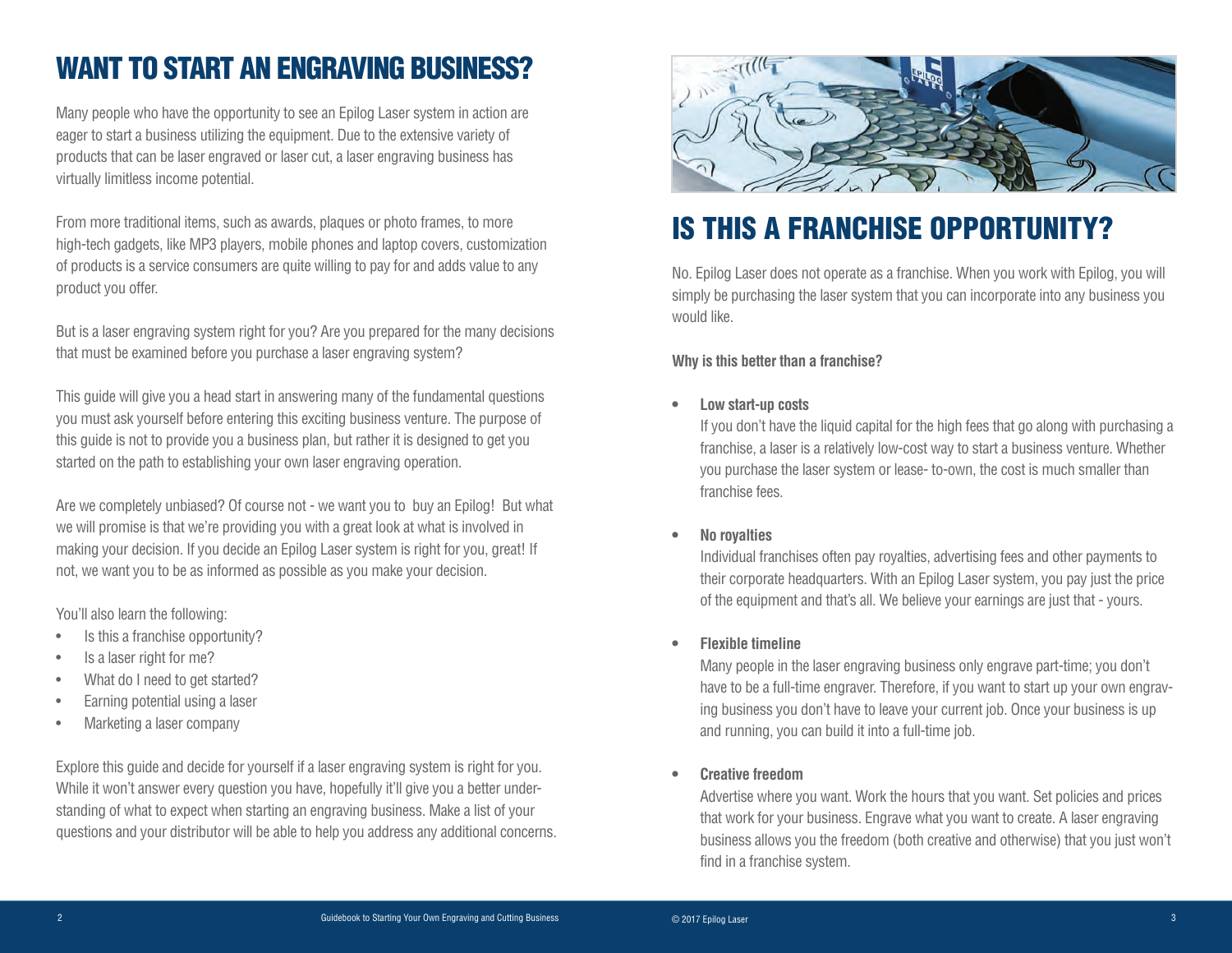# IS A LASER BUSINESS RIGHT FOR YOU?

We have found the people who flourish most in this business are those who are creative, sales-oriented and outside-the-box thinkers. Take a good look at your personality and see if you fit the mold. (If you're not naturally a creative person, don't worry, the laser tends to develop your creative side!)

- **• Creativity rules.** Sure, there are a million things you could engrave, but laser engraving business owners must always be on the look out for the next big thing – bringing the tally to a million and one.
- **• Selling your service.** Potential customers may not realize why engraving services are a much sought-after commodity, which means you must be passionate about the service you provide. And it doesn't stop there – to sell the service you must make others passionate about the results you can produce.
- **• Get outside the box.** When it comes to engraving, there's much to be said for thinking outside the box. If you find yourself seeing new items and envisioning their engraving possibilities, this business opportunity could be a great one for you.

## **A few questions you should ask yourself:**

- 1. Are you someone that can see a product and know that you can make it better?
- 2. Are you comfortable finding ways to market your new business?
- 3. Do you have a list of contacts who will start to put out word that you provide laser engraving services?
- 4. Are you a creative person? Or do you have a designer who can help you create new products?

# WHAT DO I NEED TO GET STARTED?

Engraving is a very cost effective venture for people looking to start a business. For around \$10,000, you can enter the laser engraving market. To start your small business, you will need:

- **• A laser system:** Laser systems range from \$8,000 to around \$65,000 based on engraving area and the wattage of the laser system. Later we'll discuss lease-toown options and what wattage is right for your needs.
- **• A computer:** Any Windows XP, Vista, 7, 8, or 10 operating system is recommended. All of the versions of 2000, XP, and Vista (Home, Professional, etc.) are compatible with an Epilog Laser system.
- **• Graphic software:** Epilog's systems are designed to run on most Windows-based graphic software programs, such as CorelDRAW, Adobe and AutoCAD. The system comes with a print driver that will "print" your images from any of these programs.
- **Laser system features/options:** Depending on what laser system you choose, there are several accessories that are either included as standard features or accessories you may purchase. While many of these come as standard equipment with an Epilog Laser, you will want to make sure you have them on any system you purchase.
	- **• Air assist:** Allows you to attach an air compressor to the unit that blows a constant stream of air at the point of burn. Helps reduce any flare-up from combustible materials.
	- **• Auto focus:** Automatically focuses the laser to the correct engraving height.
	- **• Vector cutting grid:** This is an essential feature if you are cutting through materials.
	- **Rotary attachment:** If you want to etch glasses, mugs, wine bottles and other cylindrical objects, you will need a rotary attachment.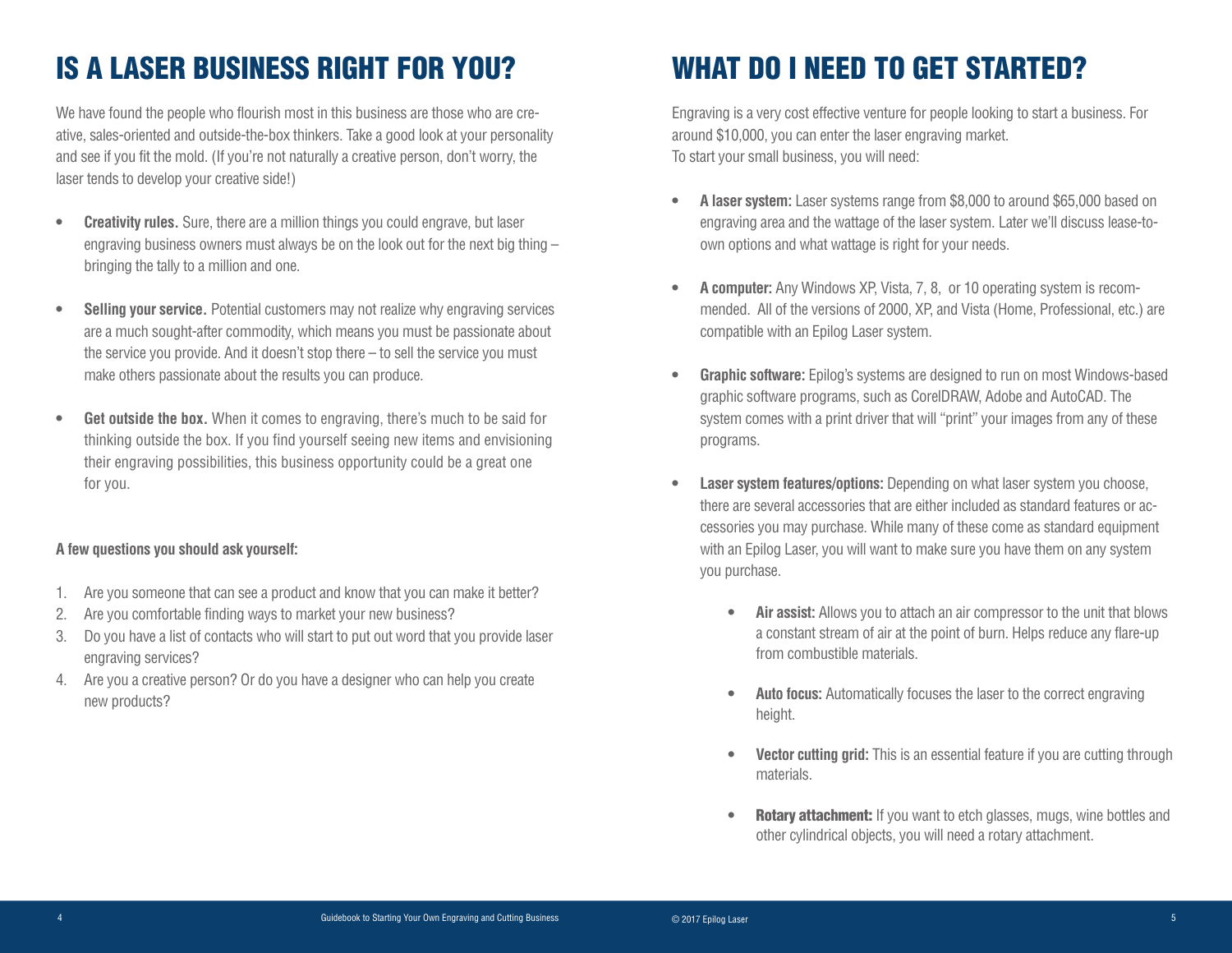# CUSTOM ENGRAVING IS EASY

Epilog's systems work like a printer, so they are very easy to use. Set your page size to the size of the piece with which you are working, import your image and place it on the page where you want it to engrave, add text or any other changes you would like to make, and print it to the laser. That's really all there is to it. To get you started, our manual provides suggested laser settings for a wide variety of materials.



For example, let's say a customer brings you a photograph he or she wants engraved on a plaque. There are four basic steps to follow to complete the project.

- 1. Scan in the photograph at the same resolution at which you will engrave (usually 300 dpi).
- 2. Import the scanned photo into CorelDRAW or your preferred choice of graphic software.
- 3. Convert the photo to grayscale. If you're engraving on anodized aluminum or other black material, invert the image.
- 4. Configure the laser's speed and power, using the suggested settings in the owner's manual, then send the print job to the laser system for engraving.
- 5. Complete the project by selecting your print job from the laser menu and pushing the "Go" button to begin the engraving process.

Depending on the brand and platform of laser you're purchasing, training is often included in the package. If it is not, you may choose to purchase training sessions, which vary in length and cost (usually you can purchase four to eight one hour sessions for a few hundred dollars.) These training sessions can prove to be extremely valuable to a new laser user. We recommend discussing training options with your distributor at the time of purchase.

# EARNING POTENTIAL USING A LASER

The earning potential with a laser engraving system is significant, regardless of whether or not you specialize in the types of products you offer. There are three basic engraving categories; however, you can offer an array of products within each subset.

**Gifts and Award**s: A growing industry with high profit potential because you are providing both the product and the engraving service.

**General Signage:** an expansive market with many opportunities – from store front signs, informational signs, plaques and beyond.

**Industrial Engraving:** this category offers less in terms of creativity; however, income potential is high due to large volume engraving of labels, control panels, corporate signs, etc.

Your income for each product you sell is directly proportional to the difference between what you spend on engraveable materials and how much you charge for your services.

## **Calculating pricing**

Before you determine your pricing structure, we recommend learning the prices of other engraving businesses in the area. It's a good way to gauge the amount customers are willing to pay for engraving services, and will also help you determine a competitive price for your services.

Many successful engraving businesses use the following formula to calculate pricing:

- **Minimum charge** covers the time of job set-up.
- **• Artwork charge** covers time required for creating any logos or artwork.
- **• Materials cost** covers the cost of all related materials.
- **• Number of items** this will help calculate the time required to engrave each piece of the job.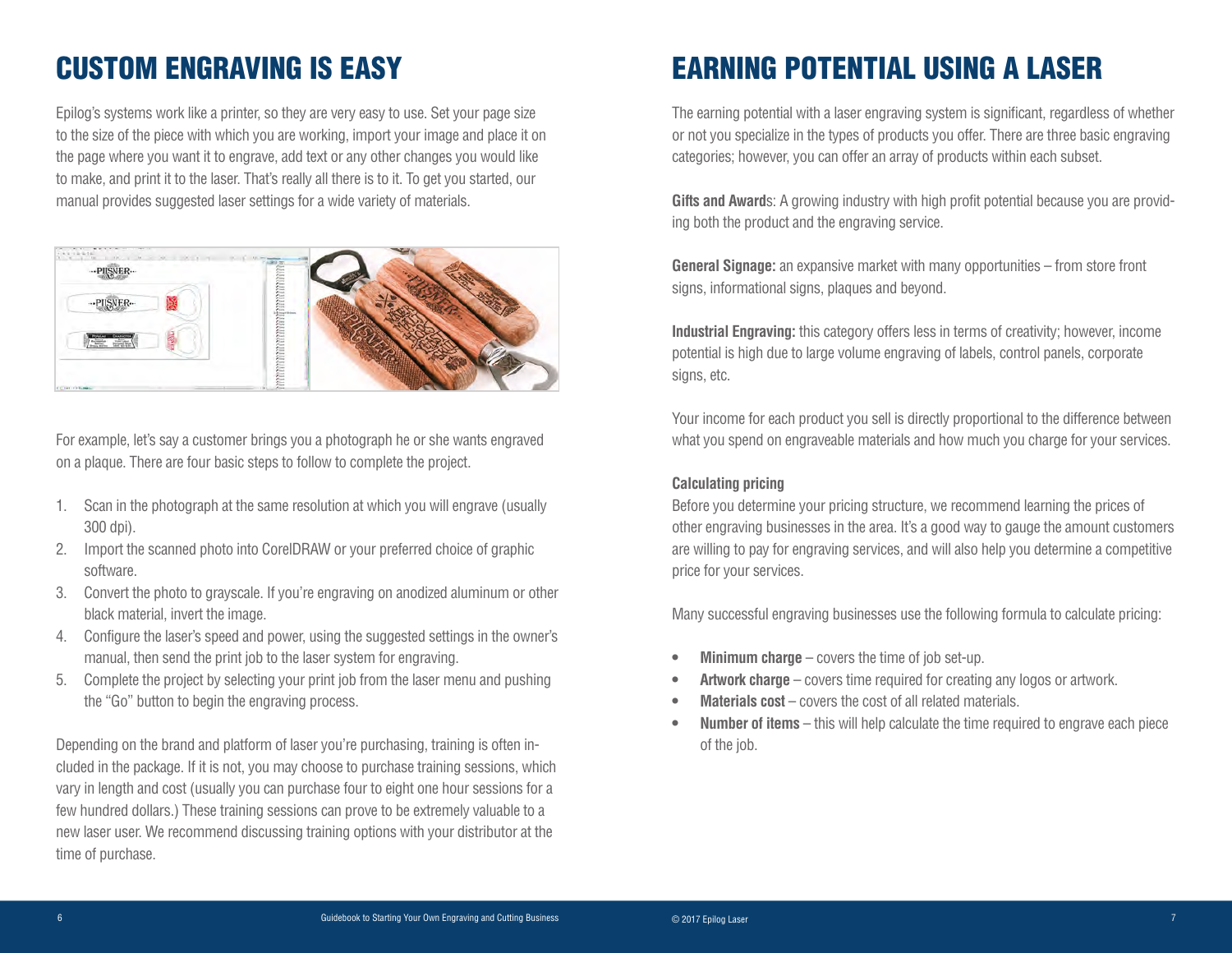## **Pricing example:**

**Wedding Favors – 100 Engraved Wedding Photo Frames**

| Engraving                      | Line 1: "Love isn't the everything, it's the only thing."<br>Line 2: "Michael and Sara"<br>Line 3: "December 14, 2017" |
|--------------------------------|------------------------------------------------------------------------------------------------------------------------|
| Character Total                | 69                                                                                                                     |
| l Wholesale Cost               | $$351.48$ (\$1.74/wood frame + 2 extras)                                                                               |
| <b>Un-engraved Retail Cost</b> | \$1500 (\$15 per frame)                                                                                                |
| <b>Artwork Charge</b>          | \$50 (one time charge)                                                                                                 |
| Engraving Time                 | 4 hours (60 seconds engraving time + time to change out frames)                                                        |

What do you charge for a project like this? It's really based on the market in which you are selling and the amount you need to earn on the job to make it profitable enough for your business. Below are a couple different ways that you could price this project:

Charge for engraving per letter. For example, you could charge a standard engraving fee for any engraving over 40 characters at \$0.30 per character.

Use a standard fee for engraving based on the time it takes to engrave, not on the number of characters. For example, the text for the frames will not take long to engrave on each one, so you might charge the retail fee plus \$30.00 per frame for engraving.

If you charged the different amounts per frame, look at the profit you could make off this one engraving job alone!

| <b>Price Per Frame</b> | <b>Total Cost</b> | <b>Profit Before Operating Expenses</b> |
|------------------------|-------------------|-----------------------------------------|
| \$35                   | \$3500            | \$2000                                  |
| \$40                   | \$4000            | \$2500                                  |
| \$45                   | \$4500            | \$3000                                  |
| \$50                   | \$5000            | \$3500                                  |

# SPECIALIZATION VERSUS AN EXTENSIVE PRODUCT LINE

Many people who are just starting their business begin by offering a wide variety of products and services. It's an excellent way to determine which products are your most popular, as well as which ones are the most profitable for your business.

You may begin by offering photo engraving, photo frames and wine bottle etching. Perhaps all three are profitable for you; however, you're staying so busy with them that you need to specialize. Shift the focus of your business to laser engraving wedding gifts, and you can then sell gift packages offering all three products as a customizable gift set.

#### **Benefits of specialization**

Do you want to offer to customize any product a customer brings you, or would you rather offer a limited selection of items available for customization?

Offering a limited selection can be beneficial because it allows you to truly perfect the settings for a certain material. In other words, if you specialize in glass engraving, your results would likely be better than someone who engraves all types of materials. Additionally, product specialization will make you more time efficient. Let's say you are specializing in wine glass engraving for weddings and other events. If you have a selection of 20 different glasses available, you will be able to have the files set up and ready to go for each glass. Type in the text, insert the graphic you want to engrave and you can begin!

By cutting down your set-up time, you will be able to decrease the time you have to spend on each project. This can significantly increase your throughput on the laser system.

## **Benefits of customization**

Customization of items is a service customers are willing to pay for. Offering custom engraving services allows you to increase your profits because you can charge significantly more to make a mass produced item truly one-of-a-kind.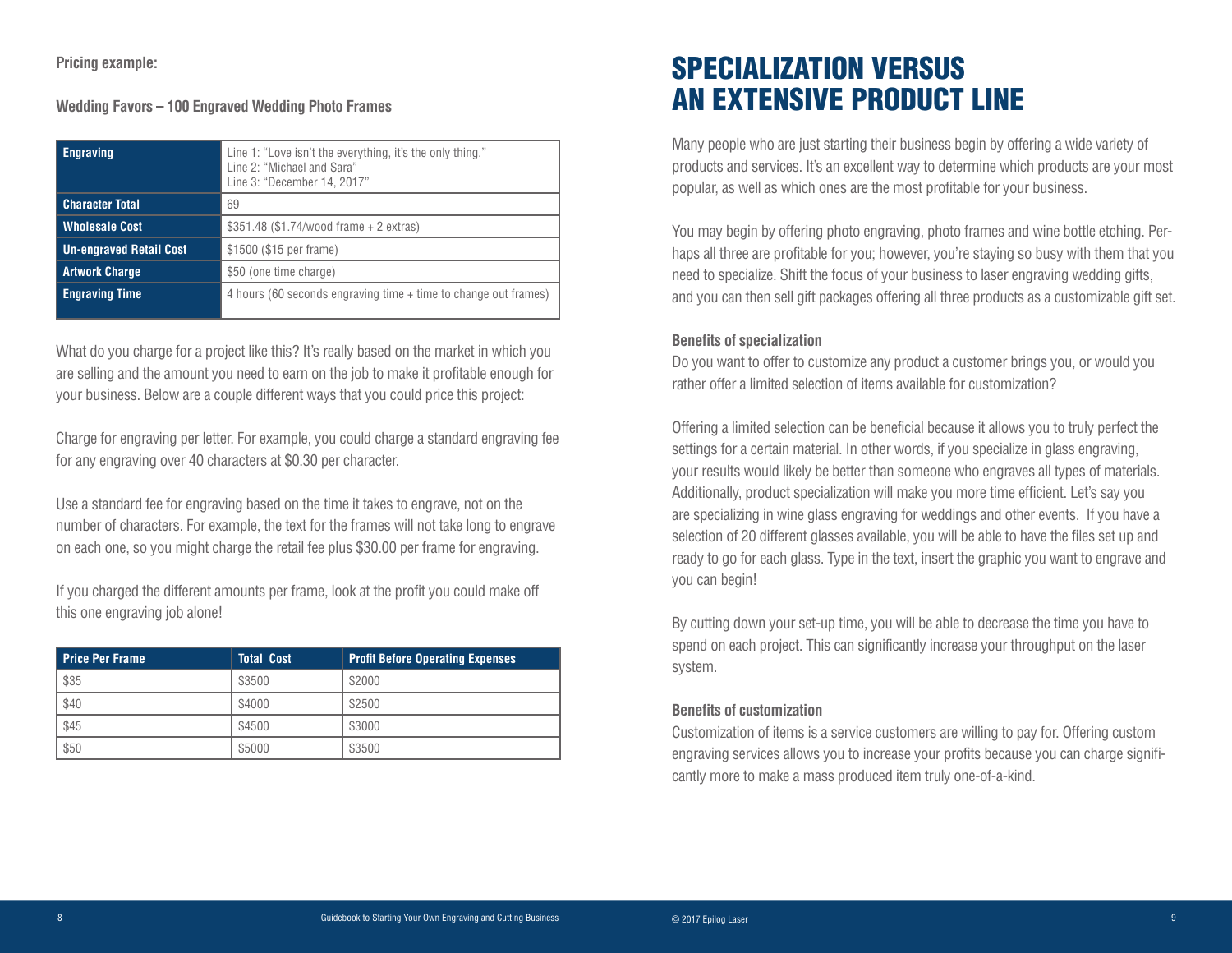# MARKETING YOUR LASER COMPANY

Before you begin marketing your product and service, assess the area in which you want to sell. Determine if there is a demand for laser services.

### **How do I obtain customers?**

For a business that specializes in engraving, the proof is in the end result. People need to see engraving and cutting examples to truly appreciate them, so visual advertising will be of great importance. Determine your signature sample. Ideally, your signature sample is one you can mass produce and send to prospects. Your signature sample also illustrates the great engraving detail and spot-on cutting capabilities of your engraving equipment. You may customize samples as necessary; however, ultimately your signature sample should be two things: memorable and usable.

Depending upon which industries you target, you could have a number of signature samples applicable to different audiences. You can send letters of introduction, special offers and samples to applicable decision makers within companies in your target market(s). A direct mailing with visual samples is just one way to establish your image with potential customers.

Take stock of everyone you know – it's likely you already have a great contact who could use your service – a past coworker or supervisor who has a need for corporate gifts. A child's sports coach in need of trophies and medals. A professor who works for a university that needs nameplates, badges and retiree gifts engraved. In this case, the old adage is true – it's not what you know, it's who you know – and you likely know someone who could benefit from your service.

Try out Epilog's Sample Club for downloadable files you can use to build your sample base. There you'll find a variety of materials and projects that will help build a stockpile of various samples.

# **Networking groups or trade associations:**

Strong personal relationships are a great foundation for your business. Networking is an excellent resource for anyone venturing into the world of business. In fact, because you are spreading the word about your business to other business owners, effective networking is a great (and cost effective) marketing technique.

The best place to begin your search for relevant networking groups is to start with your local chamber of commerce. Since some networking groups are much more expensive than others, you can usually request a "free-visit" as a first-time attendee. This will allow you to determine if a particular group is a good fit for you. Regardless of the group you join, regular attendance will be important. If you attend these meetings on a regular basis, people will begin to get to know you and your company, which often leads to referrals (be prepared to reciprocate.)

Associations such as the Awards and Personalization Association (APA) will prove to be an extremely valuable tool in helping you network with other business owners and suppliers.



#### **Tradeshows:**

Tradeshows are an excellent way to present your service to customers. Since the lasers are so versatile, you could experiment with different audiences and products – wedding shows, craft shows, and home and garden shows are all excellent venues in which to start.

### **Website, flyers and business cards:**

A website can be a very effective way to obtain customers. By offering your engraving services online, you are expanding your client base from your immediate geographic area to the entire country or even the world. By creating a website that is optimized for searches for your product offerings (engraved wedding photo frames, iPhone engraving, award engraving, etc.) you can quickly build your business by offering both predesigned products and custom engraving services.

Don't let the marketing basics pass you by either! Develop a flyer that shows off what you can do and design a business card for your company. There are many inexpensive options online for your printing needs - do a search for online printing and you'll find many choices. When you meet people at networking groups or at a tradeshow, give them a flyer that you're proud of and that they might even pass it on to a friend!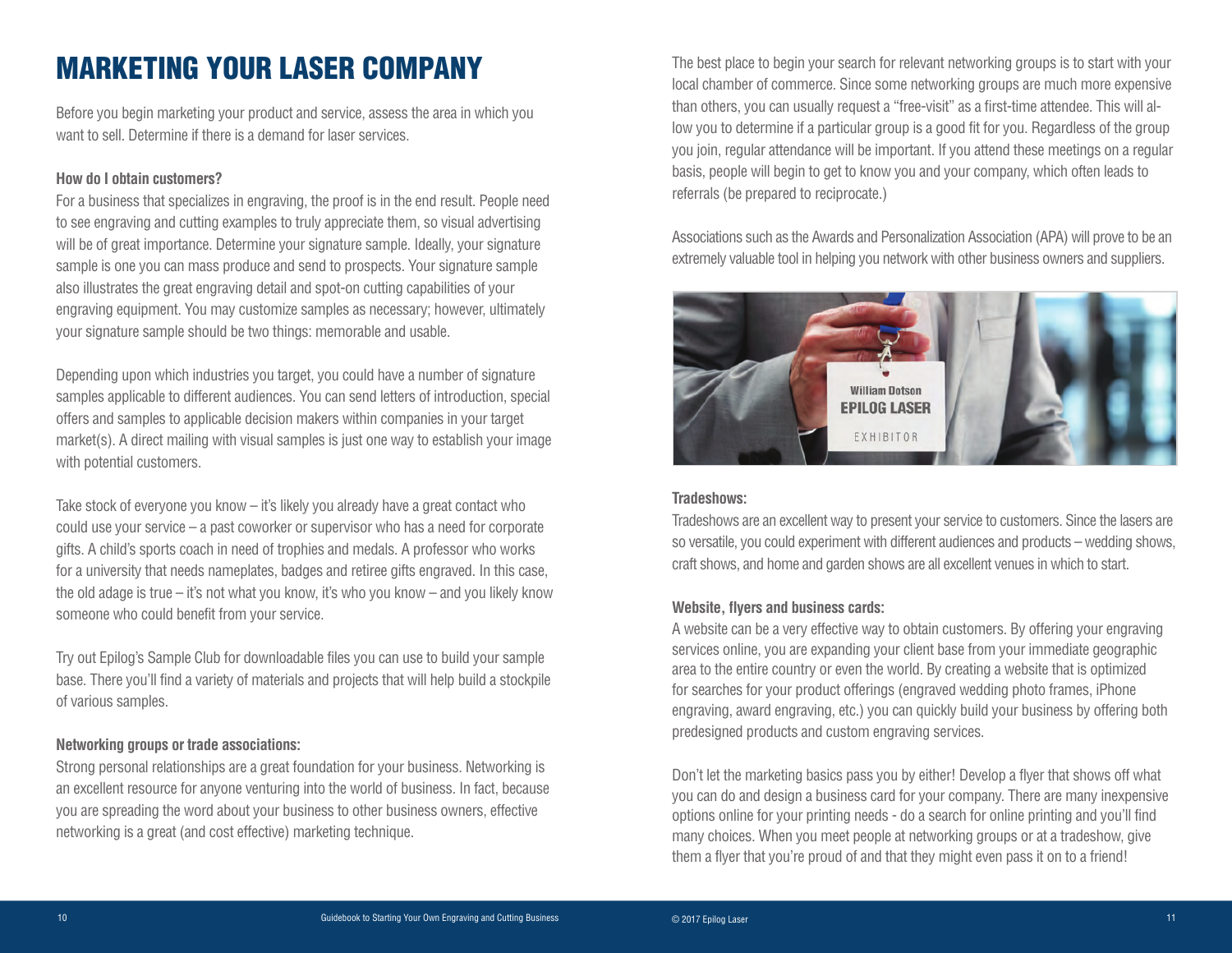# WHAT'S MY FIRST STEP IN STARTING AN ENGRAVING BUSINESS?

Your first step is to learn everything you can about the laser engraving industry and potential markets you want to serve. Trade publications such as Awards and Engraving (A&E), Engravers Journal, Recognition Review and CorelDRAW Pro are all reputable publications that will give you insights into potential markets and customers.

The second step in starting your business is searching for and purchasing the perfect laser engraving system that best meets your needs.

**There are four main questions to ask yourself before buying a laser:**

- **• What is the maximum size piece you will be working with?** You will need a system capable of holding the items you anticipate working with.
- **• What materials will you be using?** Selecting the correct wattage of laser depends on which materials you will be using. While even low wattage (30 watt) lasers will engrave and cut most materials you will use, laser wattage and speed go hand-in-hand. Materials such as acrylic, coated metals and laserable plastic can be engraved with relatively little power at high speeds. Other materials, like wood or rubber will work with lower wattages, but require higher power to run at high speeds.
- **• How large is your projected workload?** If you are devoting all your time to laser engraving, you'll need a machine that can accommodate all the activity. If you are doing engraving as a side or part-time business, a smaller machine will accommodate a smaller workload.
- **• What is your budget?** Smaller, lower wattage machines will be less expensive than larger, higher power machines. Depending upon your needs, the least expensive piece of equipment may cost you more in the long run if you find you need to upgrade soon after purchase.



Once you have answered these four questions, you'll be able to find the engraving and cutting system that's right for you. At your demonstration, your distributor will be able to help you decide on the table size and laser tube wattage that will help you create the type of projects you plan on completing.

### **Can't I find a less expensive laser?**

You will see some less expensive laser systems on the market in the 10 to 12 watt range. We wouldn't suggest less than 30 watts of power for a laser system. The lower wattage systems don't have enough power to run most projects and will have to engrave at very low speeds to etch at any depth in most materials.

There are also glass laser tube systems on the market that you should be wary of. These laser tubes need to be replaced much more often. You'll also see a very visual difference in the engraving quality from these laser sources. Most manufacturers of these systems are located in Asia and are not currently able to provide the service or support that you will need.

Talk to your sales representative about the support you can expect from both the equipment manufacturer and from the distributor. Will parts be overnighted so you will be able to run your business? Ask for customer referrals, about the company's technical support capabilities, and about their responsiveness to problems. Your engraving business depends on your laser being up and running, so it's important to know the company you're working with is responsive and reputable.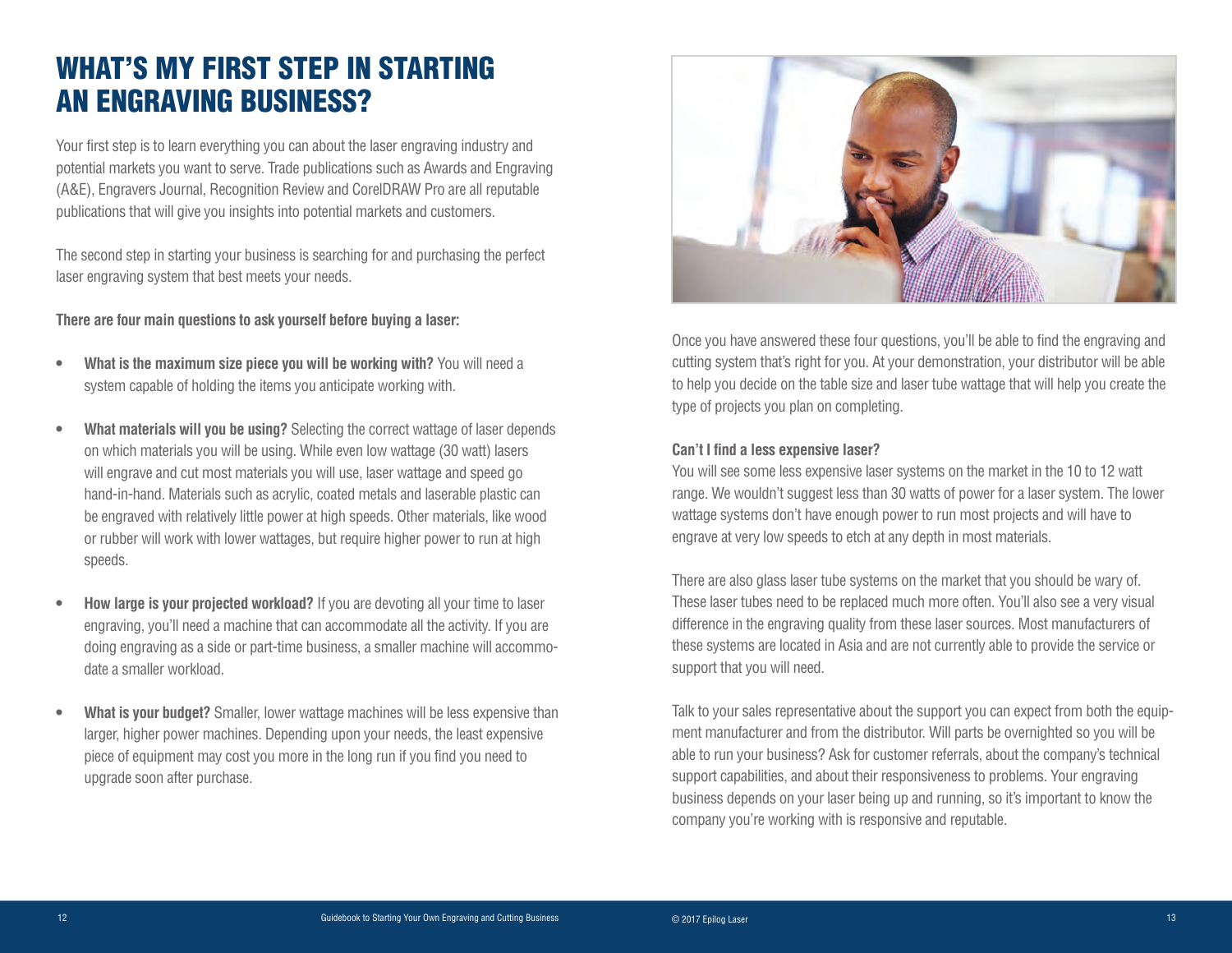# WHAT CAN I ENGRAVE WITH A LASER?

Acrylic, wood, rubber, stone, leather, fabric, glass and many more materials can be engraved with the laser. Epilog's CO2 laser systems provide a wide variety of opportunities. Below are just a few items you can customize for profit. So really, a more appropriate question might be "what can't you engrave?"



### **What products can you engrave?**

| Architectural Models      | Awards                 |
|---------------------------|------------------------|
| <b>Corporate Gifts</b>    | <b>Custom Cabinets</b> |
| Desk Sets and Accessories | Decorative Tiles       |
| <b>Electronic Gadgets</b> | Furniture              |
| Glassware                 | Gunstocks              |
| <b>Key Chains</b>         | Laptop Covers          |
| <b>Mobile Phones</b>      | MP3 Players            |
| Nameplates                | Name Badges            |
| <b>Notary Seals</b>       | <b>Picture Frames</b>  |
| Photo Albums              | <b>Plastic Signage</b> |
| Promotional Items         | <b>Rubber Stamps</b>   |
| Sporting Goods            | Toys                   |
| <b>Wine Bottles</b>       | Wood Signage           |

# **What materials can you use for all those engraving ideas?**

| Acrylic           | Anodized aluminum |
|-------------------|-------------------|
| Bamboo            | Ceramic           |
| Corian            | Fabric            |
| Glass             | Granite           |
| Laserable plastic | Leather           |
| Marble            | Matte board       |
| Onyx              | Paper             |
| Pressboard        | Rubber            |
| Slate             | Stone             |
| Tile              | Wood              |

**What industries/markets/occupations can benefit from laser engraving & cutting services?**

| Automobile dealerships                                                    | Assisted living communities                                                                  |
|---------------------------------------------------------------------------|----------------------------------------------------------------------------------------------|
| Architectural design firms                                                | Human Resource Departments                                                                   |
| Carpenters                                                                | Churches and other religious organizations                                                   |
| Clothing designers                                                        | Corporate gift suppliers                                                                     |
| <b>Community businesses</b>                                               | Event centers (stadiums, arenas, etc.)                                                       |
| Gift shops                                                                | <b>Hospitals</b>                                                                             |
| Hotels                                                                    | Home improvement operations                                                                  |
| Home builders                                                             | Interior designers                                                                           |
| Jewelers                                                                  | Manufacturing plants                                                                         |
| Non-profit organizations - zoos, libraries,<br>recreational centers, etc. | Schools – all levels, academic, specialty, adult-<br>education, etc.                         |
| Restaurants                                                               | Sporting good suppliers                                                                      |
| Wedding coordinators                                                      | Bakeries and specialty food shops (yes, Epilog's<br>laser engraving equipment is food safe!) |

As you can see, there are several markets you can serve with a laser engraving business. The biggest challenge is honing in on the market that is most profitable for you. If you start your business with an expansive product line, you'll quickly learn what products and services are the most popular.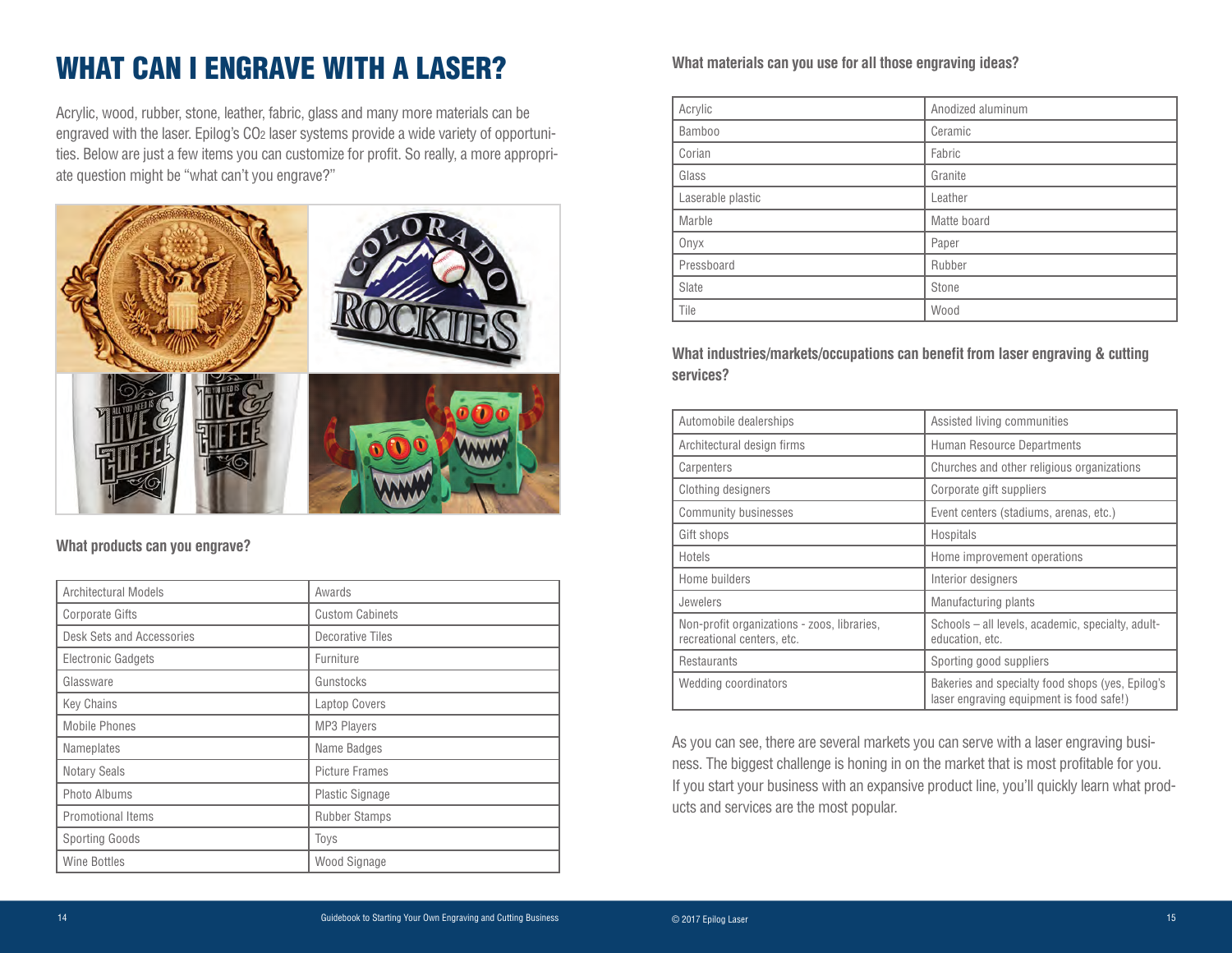# READY TO START YOUR OWN ENGRAVING BUSINESS? HARD WORK AHEAD!

Most successful business owners are passionate entrepreneurs at heart. Are you an entrepreneur? What makes a successful entrepreneur?

#### **Ambition:**

First and foremost, to be a successful entrepreneur you must have an insatiable desire to create your own business. You must possess the drive, dedication and commitment to make your business venture a triumphant one. It's not a requirement, but it helps if you have a connection to your business, meaning your business should incorporate something you love – if you don't particularly care for laser engraving, its technology, and the amazing results laser engraving equipment can produce, perhaps a laser engraving business is not the right choice for you. If you are personally interested in something, it is much easier to speak passionately about it. In other words, if you don't love it, you can't sell it.

### **The right mind set:**

We all know education is important; however, some of the most successful business owners and entrepreneurs never set foot in a college classroom. You need an entrepreneurial mind set and a working knowledge about the industry you're entering before you start! Common sense, hard work, follow-through and determination all comprise the strong mind set of a successful entrepreneur.

### **Start-up capital:**

You can control your risk by limiting what you invest in a new business, but let's be realistic: businesses need money to run and you need money to live. Don't even consider starting a business until you have sufficient funds to support yourself for one year while starting your new business. Some businesses, like laser engraving, require a relatively small up-front investment. You can also save costs by working from a home office/ workshop and refraining from hiring unnecessary help. Adopting this "do-it-yourself" attitude is actually an excellent way to learn all the ins and outs of your new business – it will also qualify you to hire, train and delegate certain responsibilities in the future.

Now you must ask yourself: Do I have what it takes to be a successful entrepreneur? If you do…read on!

So you've got the entrepreneurial mind set. You're convinced you want to go into business for yourself. What next?

Establishing your own business takes many things: motivation, talent, desire, planning and research. Like any game of strategy, victory in small business starts with decisive and correct opening moves.

Taking the time in the beginning of the process to determine your goals will increase your chances of success. You will need to explore your business and personal goals and use that information to help you build a comprehensive business plan that will help you reach them.

Begin by answering the following questions.

# **Why do you want to start your own business?**

- You want to be your own boss.
- You want financial independence.
- You want creative freedom.
- You want to fully use your skills and knowledge.

# **Which type of business is right for you:**

- What do I like to do with my time?
- What technical skills have I learned or developed?
- In what areas do others say I excel?
- How much time do I have to run a successful business?
- Do I have any hobbies or interests that are marketable?

# **The Pre-Business Checklist**

This is the final step before creating your business plan. You'll need to determine the following:

- What business am I interested in starting?
- What services or products will I sell? Where will I be located?
- What skills and experience do I bring to the business?
- What will be my legal structure?
- What will I name my business?
- What equipment or supplies will I need?
- What insurance coverage will be needed?
- What financing will I need?
- What are my resources?
- How will I compensate myself?

# **What niche will your business fill?**

The following questions will help in this process, but you will need to do some research in your own area.

- Is my idea practical and will it fill a need?
- What is my competition?
- What is my business advantage over existing firms?
- Can I deliver a better quality service?
- Can I create a demand for my business?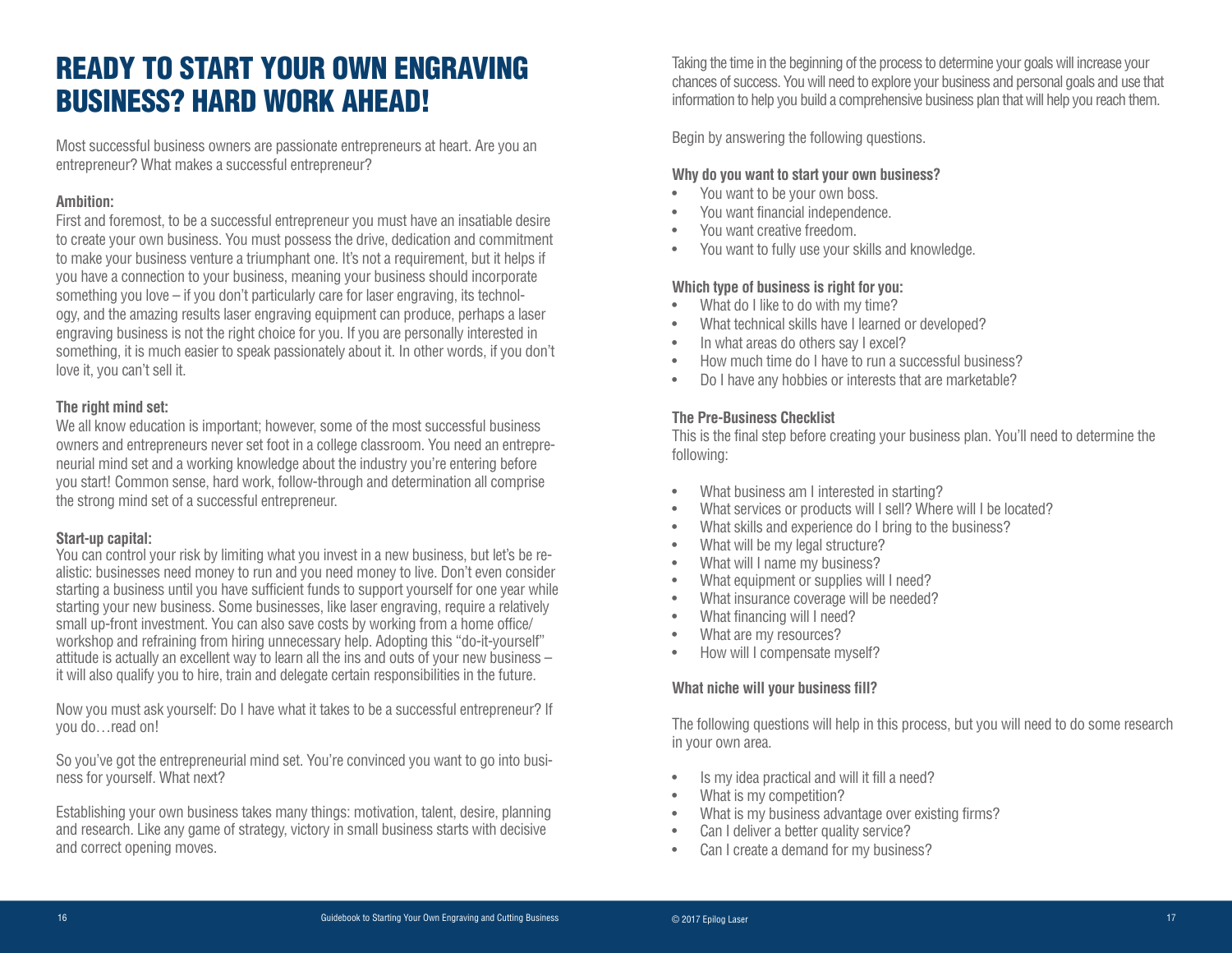# CREATING YOUR BUSINESS PLAN

A business plan is a viable tool that will help you analyze the crucial issues you may have not yet considered. It will help raise money for your business and also provide milestones to gauge your success. It is the first step in any business venture.

### **Preparing a business plan – what it is and why you need it.**

A business plan precisely defines your business and identifies your goals. The basic ingredients of a business plan include a current and pro forma balance sheet, an income statement, and a cash flow analysis. A business plan will assist you in properly allocating resources, addressing unforeseen complications, and overall making good business decisions.

### **Steps to creating a complete business plan.**

Depending on how you want to begin your laser engraving business, you may or may not need to address each step. For example, if you are launching your laser engraving business from home, on a part-time basis, or as a supplement to your current occupation, you may not need to perform each task. However, should you have the desire to expand your business; the comprehensive outline to follow will be of great value.

According to the United States Small Business Administration, the body of your business plan can be divided into four distinct sections:

- 1. Description of the business
- 2. Marketing
- 3. Finances
- 4. Management

#### **Elements of a Business Plan**

- 1. Cover sheet
- 2. Statement of purpose
- 3. Table of contents



### *The Business*

- Description of business
- Marketing
- **Competition**
- Operating procedures
- Personnel
- Business insurance

#### *Financial Data*

- Loan applications
- Capital equipment and supply list
- Balance sheet
- Breakeven analysis
- Pro-forma income projections (profit & loss statements)
- Three-year summary
- Detail by month, first year
- Detail by quarters, second and third years
- Assumptions upon which projections were based
- Pro-forma cash flow

#### *Supporting Documents*

- Tax returns of principals for last three years
- Personal financial statement (all banks have these forms)
- For franchised businesses, a copy of franchise contract and all supporting documents provided by the franchisor
- Copy of proposed lease or purchase agreement for building space
- Copy of licenses and other legal documents
- Copy of resumes of all principals
- Copies of letters of intent from suppliers, etc.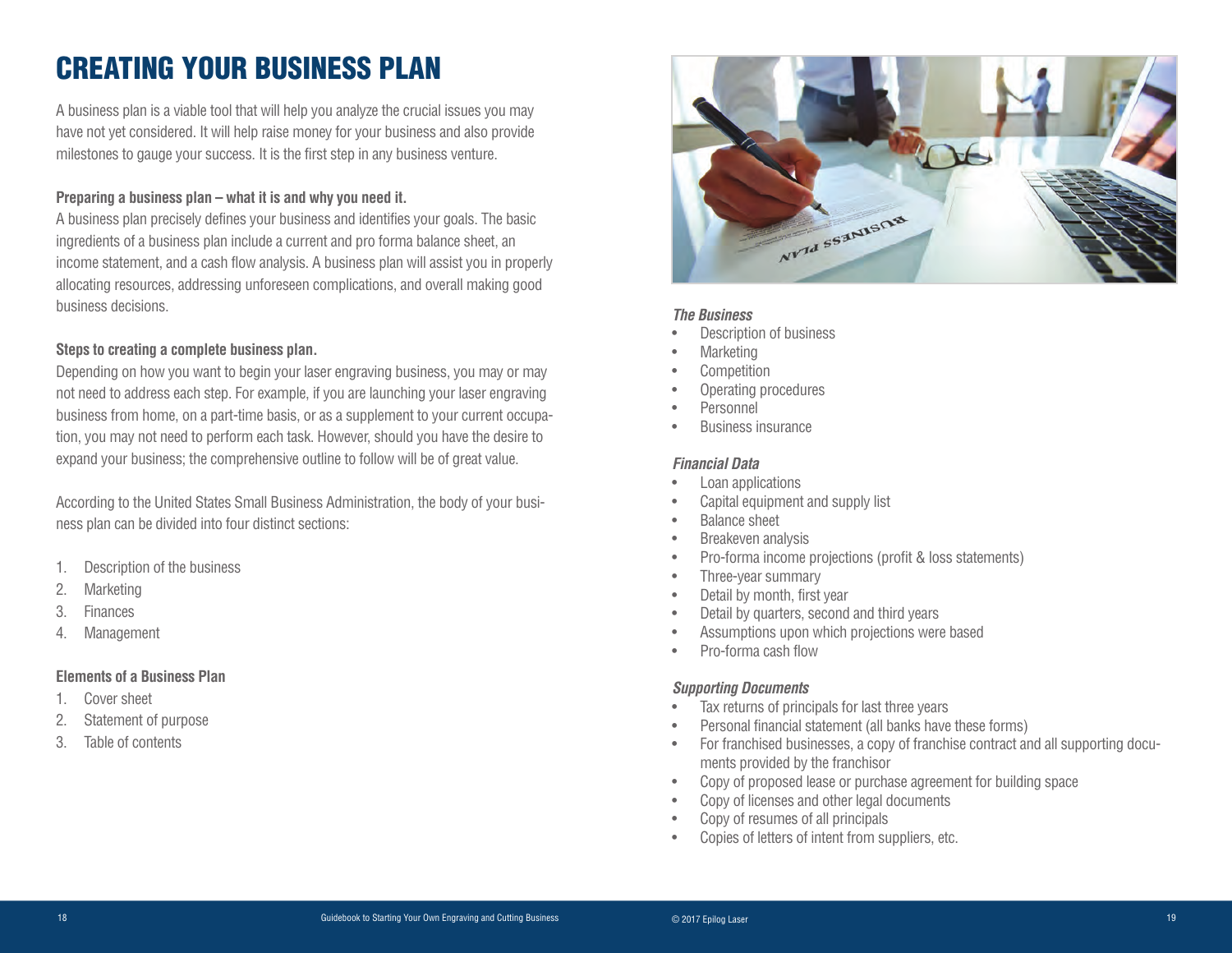# FINANCING AND STARTUP COSTS

Financing is imperative to all businesses. Since raising capital is an integral part of starting a business, the topics below are crucial when starting your venture.

### **Startup Costs**

Unfortunately, there is no "magic formula" for estimating the start-up costs of your business. This is because each business is different – each has its own monetary needs at different stages of development. Some can be started on a small budget, while others may necessitate considerable investments in inventory and equipment.

The first step in determining your start up costs is identifying all the expenses your business will experience during the start-up phase. Keep in mind that several of your expenses will be one-time costs. For example, the initial equipment purchase, or fee for incorporating your business are both one-time costs, whereas things like renting a storefront, monthly utilities and insurance are all ongoing expenses.

As you are planning and identifying costs, we encourage you to decide whether they are necessary or optional. Keep your budget realistic by only planning to purchase necessary elements for your start-up. Essential expenses can be separated into two groups: fixed (overhead) and variable (related to business sales). Fixed expenses cover things like monthly rent, utilities, and administrative and insurance costs. Variable expenses include inventory, shipping and packaging costs, sales commissions, and other costs associated with the direct sale of your product or service.



#### **Breakeven Analysis**

A breakeven analysis will help you understand when your business can cover all of its expenses and start to make a profit. You must thoroughly understand your start-up costs before you can begin to determine your breakeven point.

It's crucial that new business owners understand that \$10,000 in sales will not cover \$10,000 in monthly overhead expenses. The cost of selling \$10,000 in product may cost the business owner \$2,000 at the wholesale price, which leaves a profit of \$8,000. Simply put, you breakeven when your revenue is equal to all business costs.

How do you calculate your breakeven point? First, you need to determine your fixed and variable costs. Remember, fixed costs are expenses that do not vary with sales volume – they must be paid regardless of sales, and are often referred to as overhead costs. Variable costs fluctuate directly with sales volume, such as purchasing inventory, shipping, and manufacturing a product. Really, determining your breakeven point requires no more than strategic planning, cost identification, and a little simple arithmetic.

#### **Buy a business or start fresh?**

Many people find the idea of starting and running a small business exciting, but they lose motivation as they begin to understand the numerous details that must be addressed prior to starting out. The primary advantage to buying an existing business is that much of the work is already done for you. There is a significant reduction in startup costs of money, time and energy. Additionally, cash flow may be quicker to start, thanks to existing inventory and receivables.

There are also disadvantages to buying an existing business – the biggest is the outright initial purchase cost. If you think about it, the business concept, customer base, brands, and other fundamental work have already been done for you, so costs of acquiring an existing business are usually much greater then starting from scratch. Additionally, it's more difficult to take an existing, branded business and make it your own.

### **New, used, or lease-to-own?**

While there are benefits to buying a laser system new, used, and leased, you're going to need to choose the option that best fits your needs. A new laser system is going to allow you to have the best warranty available from the manufacturer and help you develop a relationship with your distributor that can be beneficial in the long run.

A used laser system may allow you to find a bargain price from a customer that is looking to upgrade to a larger system. Laser technology has changed a great deal over the past few years, providing faster, higher quality engraving, so be sure you are getting a newer technology.

Leasing-to-own a laser system is one of the most popular options because you can get into a new laser system for a very low cost. There are lease companies that specialize in laser systems, so be sure to talk to your distributor and find out the leasing companies with which they recommend working.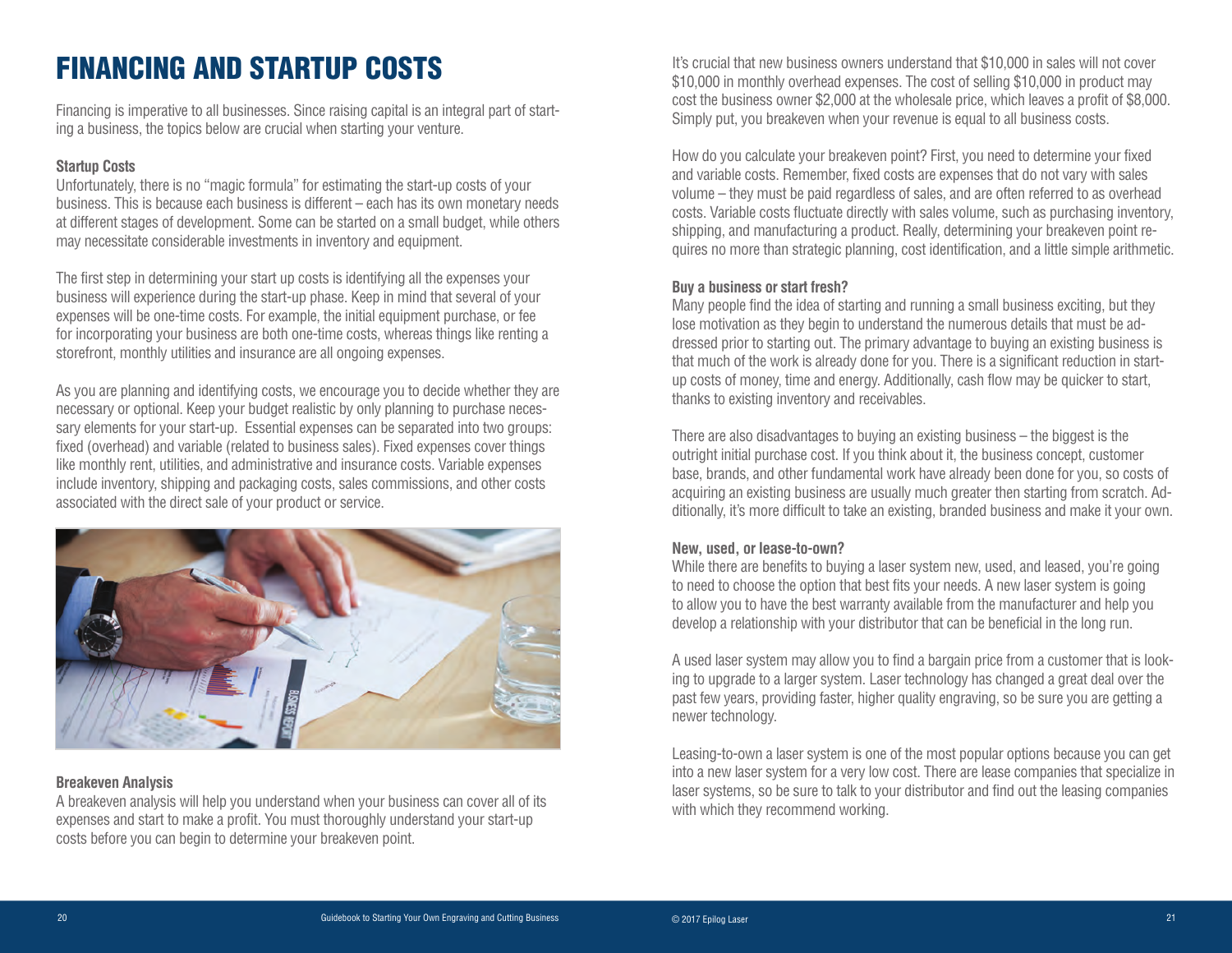# WHAT'S IN A NAME?

While coming up with a creative and memorable name might seem simple, there's more to naming your business that coming up with something "cool." You will need to consider state and local requirements, and also ensure you don't infringe upon the rights of another business name.

## **Legal considerations**

Creativity and understanding your target market will certainly come in handy as you select a moniker for your business; however, there's more to it than that. For instance, prior to naming your business, you must determine what your business structure will be. Many states require a sole proprietor use his or her own name for the business name unless they formally file for another trade name or fictitious name.

Will your trade name be the same as the full legal name of your business? This is an important question to think about. Also important is researching whether your name is similar to another business name operating in your area. Remember that some businesses only file trademarks within their locality, so it's possible that the same name can be used elsewhere. It will be part of your due diligence to learn pertinent information regarding to trademarks in your area when starting your business.

### **Search and registration**

According to the US Small Business Administration, trade names can be registered through state Secretary of State offices, and through the United States Patent and Trademark Office (USPTO Trademark Search), for wider marketplace protection. The SBA recommends all businesses should first use the USPTO's online system to search all state and federal trademark registers to see if their proposed name is being used.

### **Domain names**

We practically live on the information super highway. Whether or not you actually sell products or services from your website, nearly every business has one if for nothing more than informational purposes. For many businesses, trade names are synonymous with domain names (like amazon.com.) Unlike trademarks or patents, domain names are not registered through state or local governments. They are sold through online businesses such as godaddy.com.

# DETERMINING YOUR BUSINESS STRUCTURE

In the previous section, we mentioned that prior to establishing a name for your business, it is wise to determine your business structure. This is important because some states require a sole proprietor use his or her own name for the business name unless he or she formally files for another trade name or fictitious name. This section will discuss different types of business structures, as defined by the US Small Business Administration.

### **Sole Proprietorships**

The majority of small businesses start out as sole proprietorships. A sole proprietorship is owned by a single individual who runs the business on a daily basis. The sole proprietor owns all of assets of the business and the profits generated by it. Also assumed by the proprietor is complete responsibility for any of its liabilities or debts. If you are a sole proprietor, you and your business are one and the same.

## **Partnerships**

In a partnership, two or more people share ownership of one business. Because, like proprietorships, the owners and the business are one and the same, partners should have a legal agreement that outlines how issues will be handled.

### **Corporations**

A corporation chartered by the state in which it is headquartered is considered by law to be a unique entity, separate and apart from those who own it. A corporation can be taxed, it can be sued, and it can enter into contractual agreements. Unlike sole proprietorships and partnerships, owners of a corporation are technically its shareholders. Upon forming the corporation, shareholders elect a board of directors to oversee the major policies and decisions. The corporation is separate from its owners – it does not dissolve if ownership changes.

## **Limited Liability Company (LLC)**

A newer, sort of hybrid business structure is the Limited Liability Corporation. Now accepted in most states, the LLC is designed to provide the limited liability features of a corporation and the tax efficiencies and operational flexibility of a partnership. The LLC formation is a bit more complex and formal than a general partnership.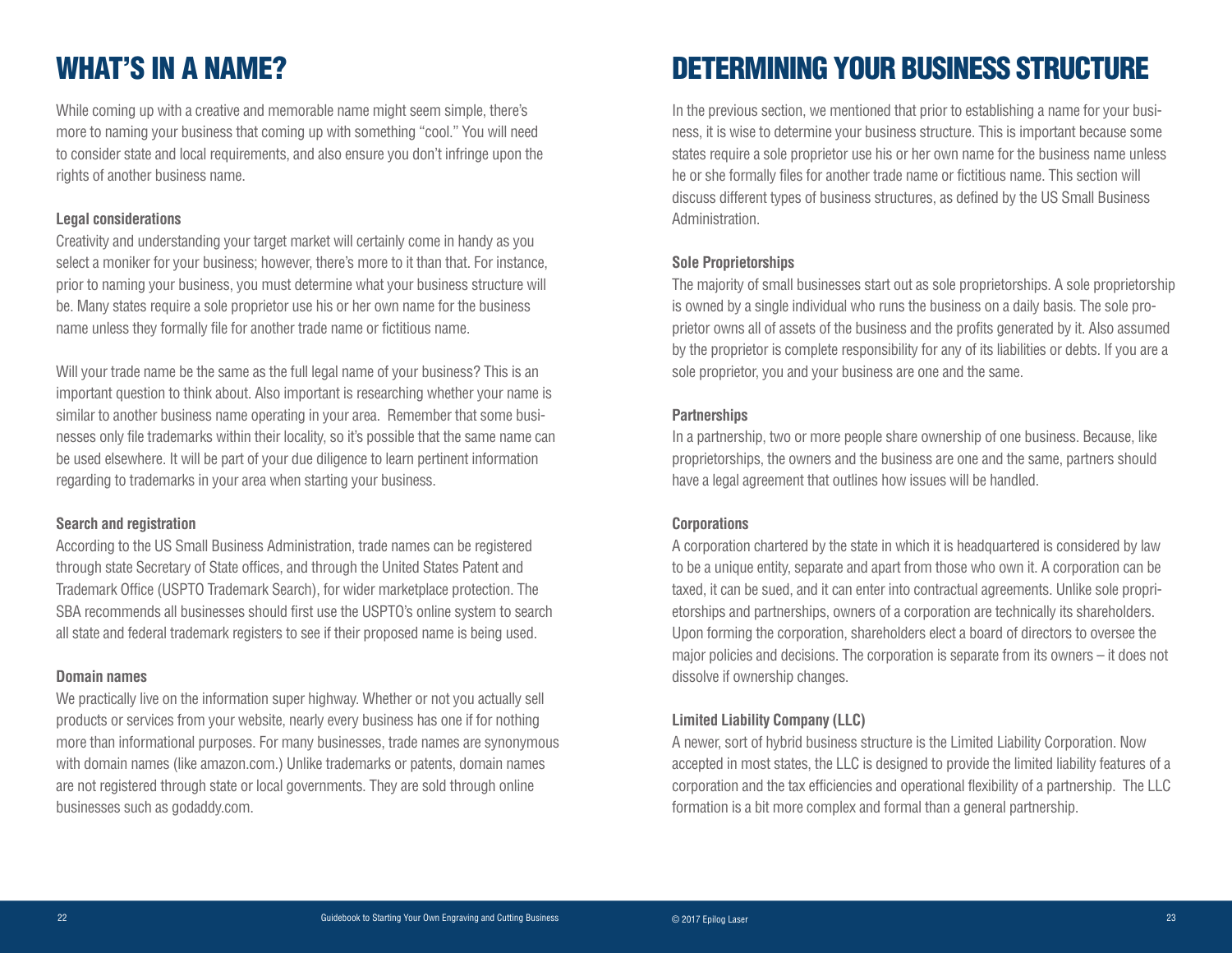# CAN YOU DO IT?

Yes! A profitable laser engraving business is indeed possible. So many of our customers are currently running successful businesses that they started from scratch. They were all where you are right now, trying to decide if a laser purchase is right for them. With creative ideas, hard work and dedication, they established growing, thriving businesses, and so can you.

We hope that this guide has provided you with a solid foundation into entering the laser engraving industry and has put you on the right path to starting your own successful enterprise.

When you start your business, remember to keep checking Epilog Laser's website for great tips and tricks and project ideas and downloads in our Sample Club. We are 100% dedicated to helping you build a successful business and will continue to provide new ideas to make you more successful.

Good luck with your new journey. Here's to you and your exciting new laser engraving business!